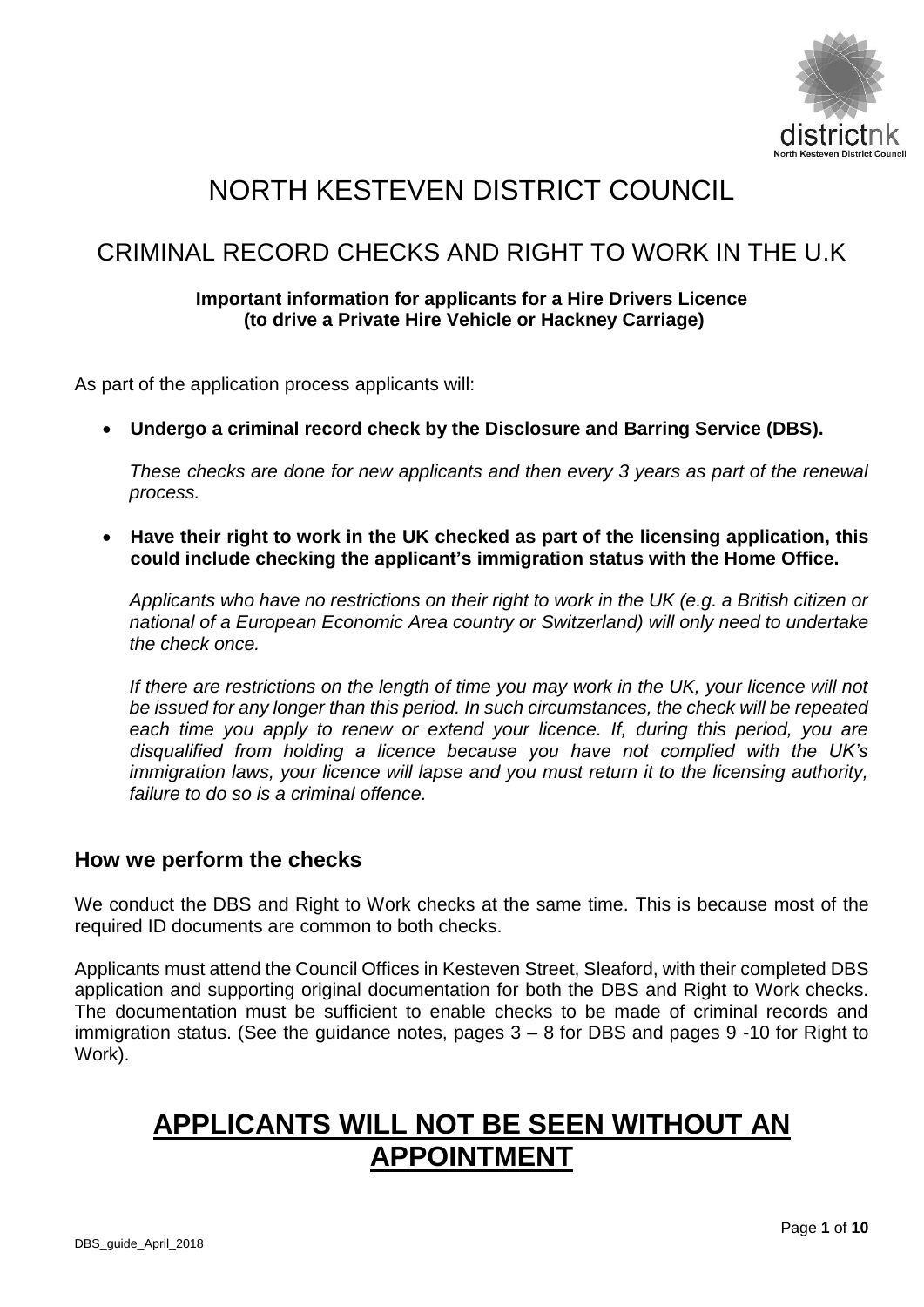## Original documents are required. We cannot accept photocopies or scanned copies.

### **DBS CHECKS**

### **As part of the check we will need to see documentary evidence of the applicants National Insurance Number such as:**

- 1. Recent Payslip
- 2. Recent Pension statement
- 3. Any documentation from the Department for Work & Pensions
- 4. P45, P60 or any documentation from HM Revenue & Customs
- 5. Alternatively contact the National Insurance Contributions Office on 0845 915 7006 who may be able to provide documentary evidence of your National Insurance Number.

DBS applications will not be accepted if they are forwarded by post, delivered by any person on behalf of the applicant.

Where applicants cannot produce any of the Group 1 documents (see over) then we are required to employ an external ID validation service to conduct an ID check. The cost of this will be borne by the applicant.

Before attending make sure you have sufficient documentation for us to perform the checks.

If we do not see the correct documents we cannot process the checks and applicants will have to make another appointment. This will delay the licence application process.

To make an appointment or if you need any further information please contact us:

North Kesteven District Council Licensing Team Council Offices Kesteven Street Sleaford NG34 7EF

T: 01529 308339 E: [licensingteam@n-kesteven.gov.uk](mailto:licensingteam@n-kesteven.gov.uk)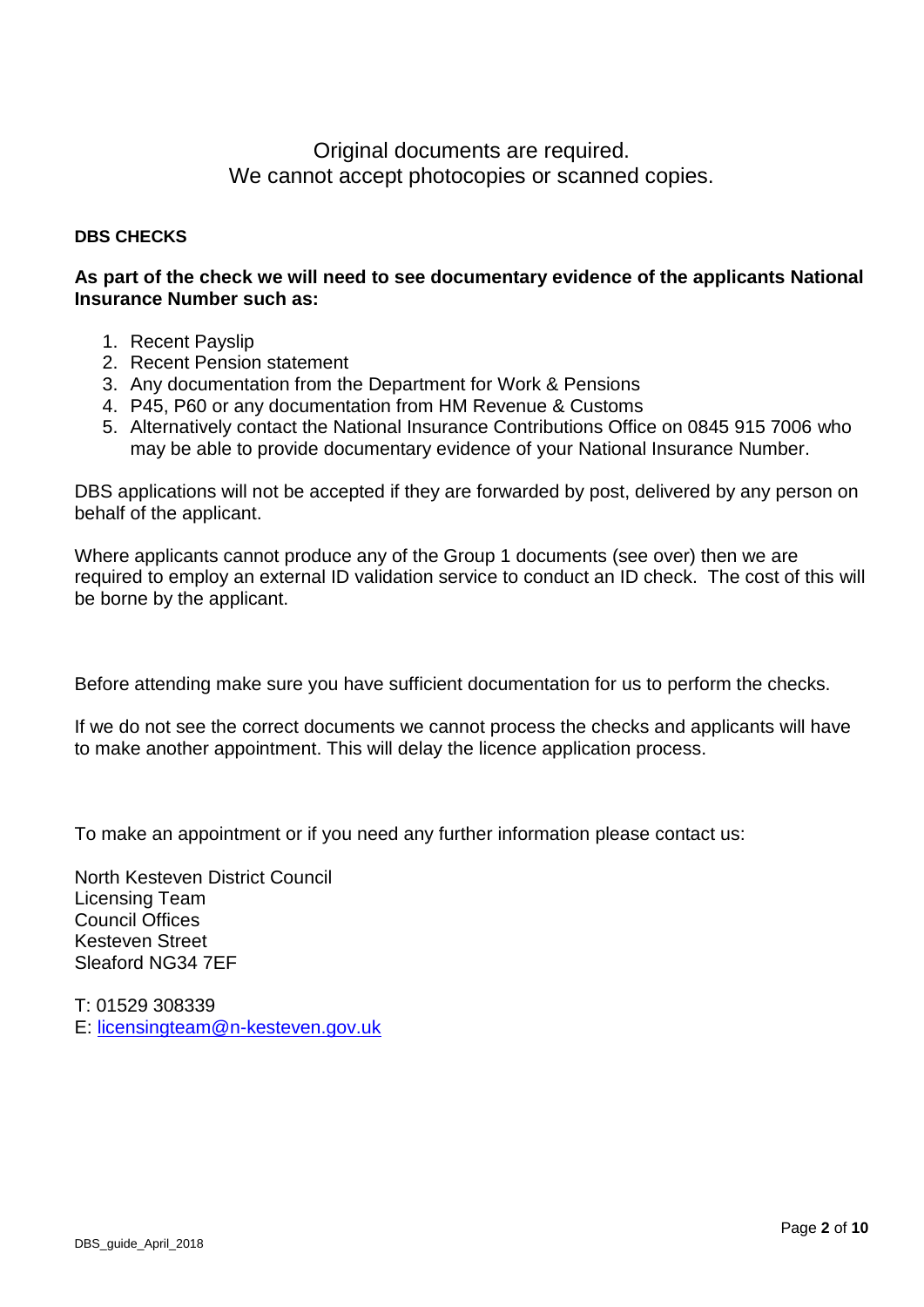# **DBS CHECKS**

## **What documents do I need to produce?**

The applicant must be able to show:

• one document from Group 1, below

and

2 further documents from either Group 1, or Group 2a or 2b, below

## **At least one of the documents must show the applicant's current address.**

If the applicant doesn't have any of the documents in Group 1, then they must be able to show:

• one document from Group 2a

and

2 further documents from either Group 2a or 2b

## **At least one of the documents must show the applicant's current address.**

We must then also use an appropriate external ID validation service to check the application. The cost of this will be borne by the applicant.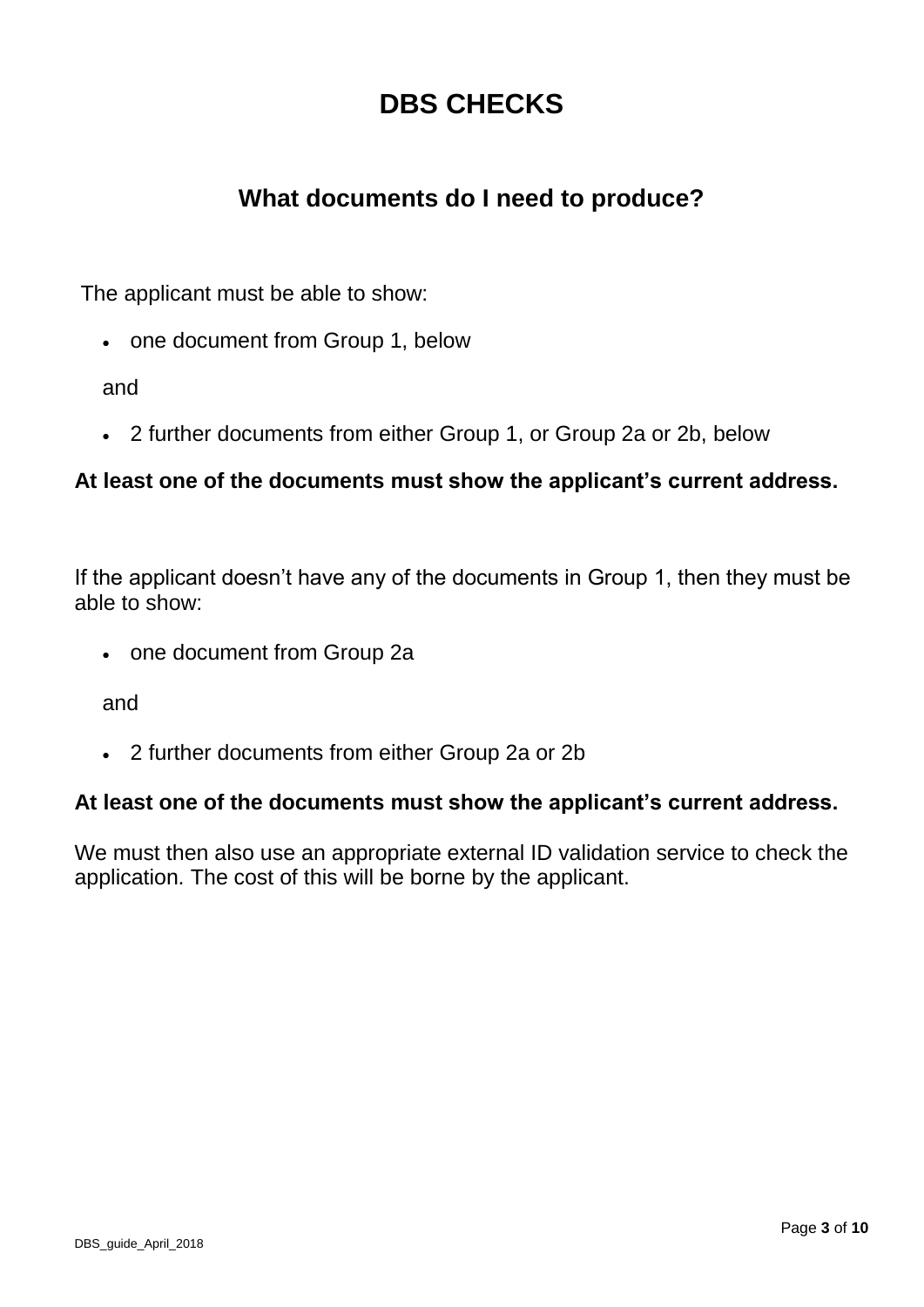### **DBS - VALID IDENTITY DOCUMENTS**

## Group 1: Primary identity documents

| <b>Document</b><br>Passport                                  | <b>Notes</b><br>Any current and valid passport                                                                                           |
|--------------------------------------------------------------|------------------------------------------------------------------------------------------------------------------------------------------|
| Biometric residence permit                                   | UK                                                                                                                                       |
| Current driving licence<br>photocard - (full or provisional) | UK, Isle of Man, Channel Islands and EEA                                                                                                 |
| Birth certificate - issued within<br>12 months of birth      | UK, Isle of Man and Channel Islands - including those issued by UK<br>authorities overseas, eg embassies, High Commissions and HM Forces |
| Adoption certificate                                         | UK and Channel Islands                                                                                                                   |

## Group 2a: Trusted government documents

| Document<br>Current driving licence photocard - (full or provisional)                    | <b>Notes</b><br>All countries outside the EEA (excluding Isle of<br>Man and Channel Islands) |
|------------------------------------------------------------------------------------------|----------------------------------------------------------------------------------------------|
| Current driving licence (full or provisional) - paper<br>version (if issued before 1998) | UK, Isle of Man, Channel Islands and EEA                                                     |
| Birth certificate - issued after time of birth                                           | UK, Isle of Man and Channel Islands                                                          |
| Marriage/civil partnership certificate                                                   | UK and Channel Islands                                                                       |
| <b>HM Forces ID card</b>                                                                 | UK.                                                                                          |
| Firearms licence                                                                         | UK, Channel Islands and Isle of Man                                                          |
| All driving licences must be valid.                                                      |                                                                                              |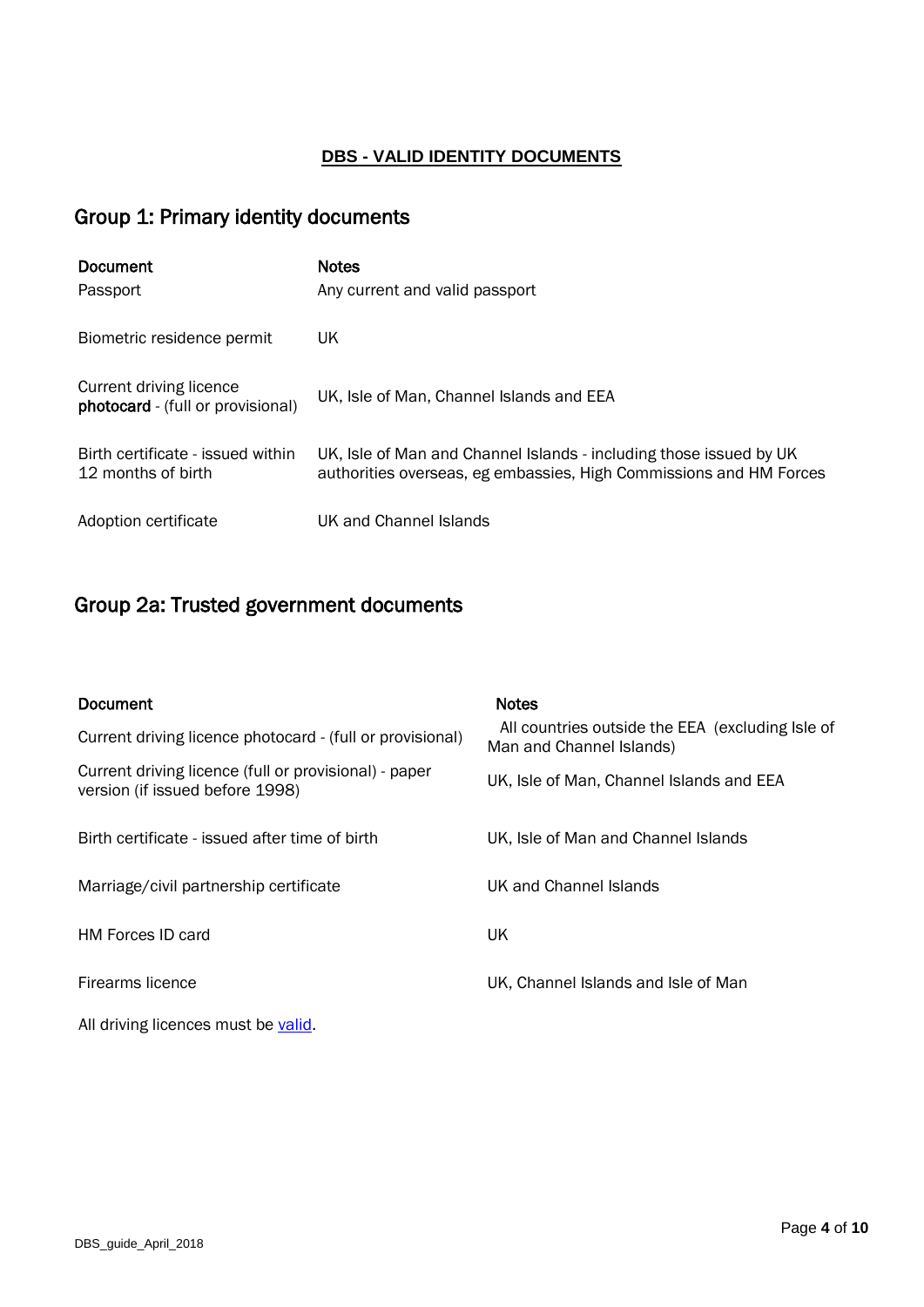## Group 2b: Financial and social history documents

| <b>Document</b>                                                                                                                                                                          | <b>Notes</b>                                                                                                                               | <b>Issue date</b><br>and validity |
|------------------------------------------------------------------------------------------------------------------------------------------------------------------------------------------|--------------------------------------------------------------------------------------------------------------------------------------------|-----------------------------------|
| Mortgage statement                                                                                                                                                                       | UK or EEA                                                                                                                                  | Issued in<br>last 12<br>months    |
| Bank or building society statement                                                                                                                                                       | UK and Channel Islands or EEA                                                                                                              | Issued in<br>last 3<br>months     |
| Bank or building society account opening<br>confirmation letter                                                                                                                          | UK                                                                                                                                         | Issued in<br>last 3<br>months     |
| Credit card statement                                                                                                                                                                    | UK or EEA                                                                                                                                  | Issued in<br>last 3<br>months     |
| Financial statement, eg pension or endowment                                                                                                                                             | UK                                                                                                                                         | Issued in<br>last 12<br>months    |
| P45 or P60 statement                                                                                                                                                                     | UK and Channel Islands                                                                                                                     | Issued in<br>last 12<br>months    |
| <b>Council Tax statement</b>                                                                                                                                                             | UK and Channel Islands                                                                                                                     | Issued in<br>last 12<br>months    |
| Letter of sponsorship from future employment<br>provider                                                                                                                                 | Non-UK or non-EEA only - valid only for<br>applicants residing outside of the UK at<br>time of application                                 | Must still<br>be valid            |
| Utility bill                                                                                                                                                                             | UK - not mobile telephone bill                                                                                                             | Issued in<br>last 3<br>months     |
| Benefit statement, eg Child Benefit, Pension                                                                                                                                             | UK                                                                                                                                         | Issued in<br>last 3<br>months     |
| Central or local government, government agency, or<br>local council document giving entitlement, eg from<br>the Department for Work and Pensions, the<br><b>Employment Service, HMRC</b> | UK and Channel Islands                                                                                                                     | Issued in<br>last 3<br>months     |
| <b>EEA National ID card</b>                                                                                                                                                              |                                                                                                                                            | Must still<br>be valid            |
| Cards carrying the PASS accreditation logo                                                                                                                                               | UK, Isle of Man and Channel Islands                                                                                                        | Must still<br>be valid            |
| Letter from head teacher or college principal                                                                                                                                            | UK - for 16 to 19 year olds in full time<br>education - only used in exceptional<br>circumstances if other documents cannot<br>be provided | Must still<br>be valid            |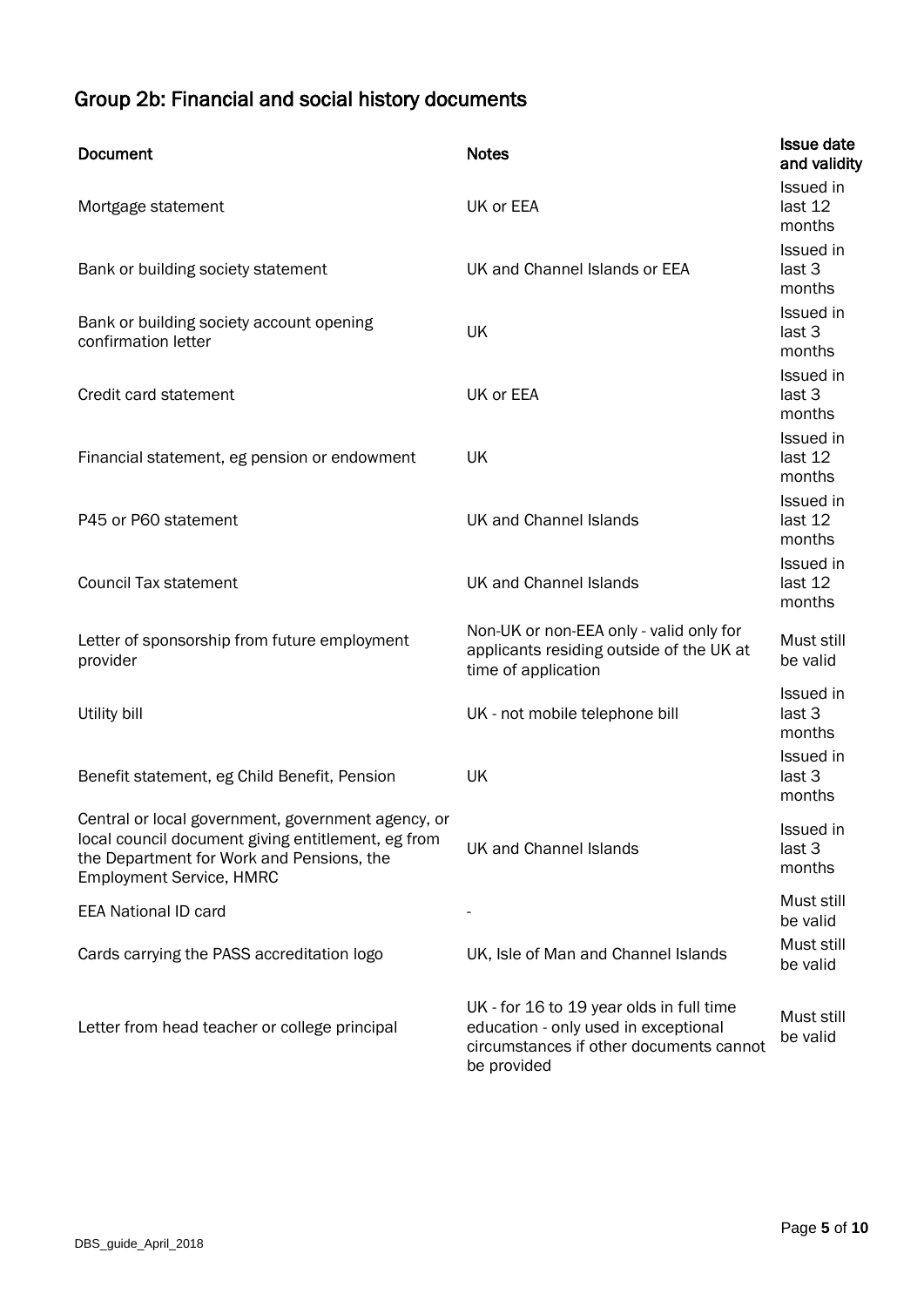## Applicants who aren't a national of the UK or the European Economic Area (EEA)

An applicant who wants to do paid work and isn't a national of the UK or European Economic Area (EEA) must be able to show:

- one primary document see below
- 2 supporting documents

If an applicant is unable to provide this documentation they can't submit a DBS check. This is because the right to work in the UK can't be established. They can't use any other route.

#### Documents for non-EEA nationals doing paid work

The documents must be originals, not copies.

At least one of the documents must show the applicant's current address.

#### Primary Documents

Document

#### A current Biometric Immigration Document (Biometric Residence Permit) issued by the Home Office to the holder indicating that the person named is allowed to stay indefinitely in the UK, or has no time limit on their stay in the UK. UK A current Biometric Immigration Document (Biometric Residence Permit) issued by the Home Office to the holder which indicates that the named person can currently stay in the UK and is allowed to do the work in question. UK A current passport endorsed to show that the holder is exempt from immigration control, is allowed to stay indefinitely in the UK, has the right of abode in the UK, or has no time limit on their stay in the UK. Any current and valid Passport A current passport endorsed to show that the holder is allowed to stay in the UK and is currently allowed to do the type of work in question. Any current and valid Passport A Certificate of Application issued by the Home Office under regulation 17(3) or 18A (2) of the Immigration (European Economic Area) Regulations 2006, to a family member of a national of a European Economic Area country or Switzerland stating that the holder is permitted to take employment which is less than 6 months old together with a Positive Verification Notice from the Home Office Employer Checking Service. UK An Application Registration Card issued by the Home Office stating that the holder is permitted to take the employment in question, together with a Positive Verification Notice from the Home Office Employer Checking Service. UK *Applicants providing one of the following documents must also provide a current valid Passport:*  A current Residence Card (including an Accession Residence Card or a Derivative Residence Card) issued by the Home Office to a non-European Economic Area national who is a family member of a national of a European Economic Area country or Switzerland or who has a derivative right of residence. A current Immigration Status Document containing a photograph issued by the Home Office to

the holder with a valid endorsement indicating that the named person may stay in the UK, and is allowed to do the type of work in question, together with an official document giving the Notes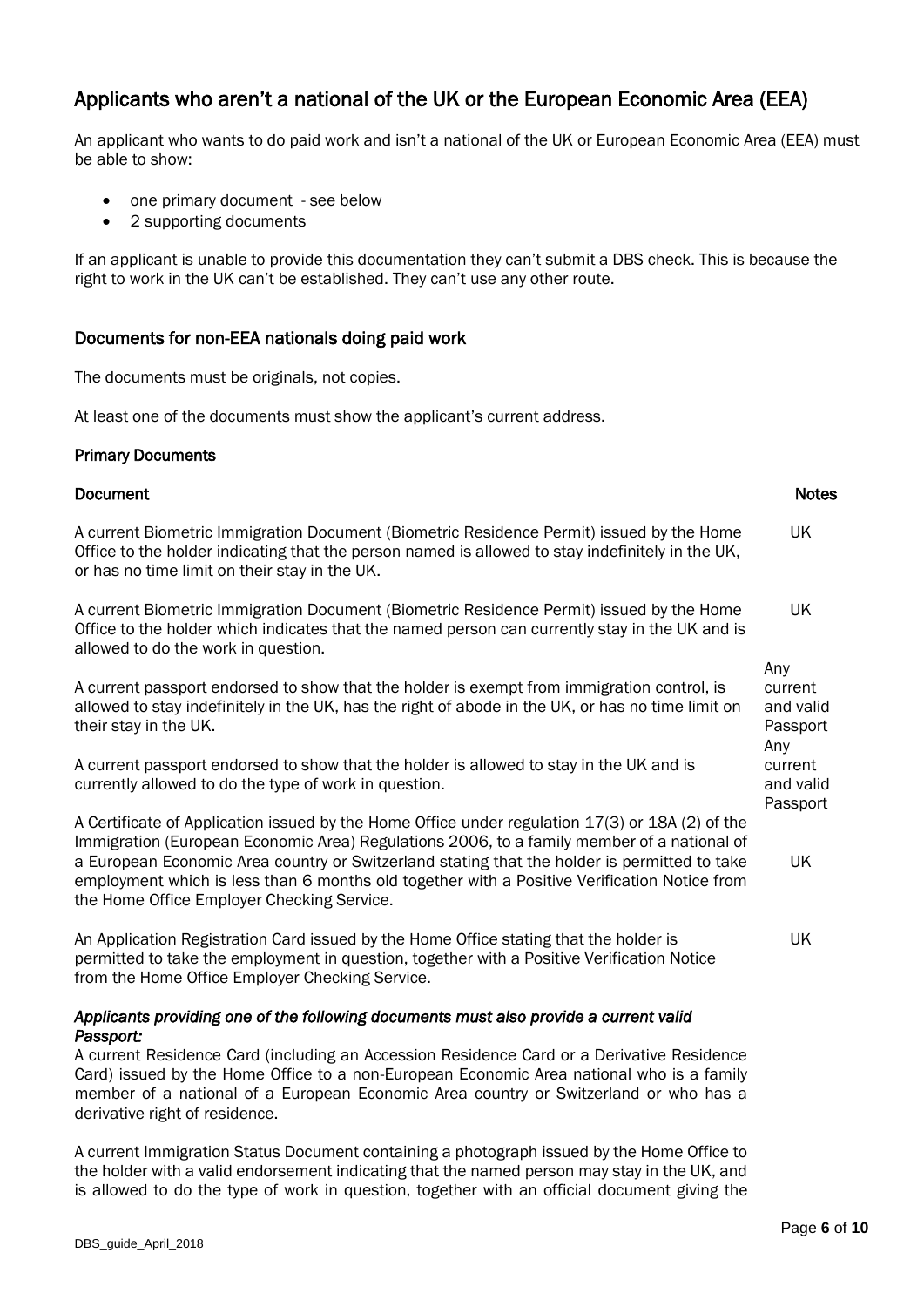person's permanent National Insurance number and their name issued by a Government agency or a previous employer.

A current Immigration Status Document issued by the Home Office to the holder with an endorsement indicating that the named person is allowed to stay indefinitely in the UK or has no time limit on their stay in the UK, together with an official document giving the person's permanent National Insurance number and their name issued by a Government agency or a previous employer.

#### Supporting documents

Group 1

The applicant must be able to show 2 documents from any of these groups.

| <b>Document</b>                                           | <b>Notes</b>                                                                                                                                                      |
|-----------------------------------------------------------|-------------------------------------------------------------------------------------------------------------------------------------------------------------------|
| Passport                                                  | Any current and valid passport                                                                                                                                    |
| Biometric residence permit                                | UK                                                                                                                                                                |
| Current driving licence photocard - (full or provisional) | UK, Isle of Man, Channel Islands<br>and EEA                                                                                                                       |
| Birth certificate - issued within 12 months of birth      | UK, Isle of Man and Channel<br>Islands - including those issued by<br>UK authorities overseas, for<br>example embassies, High<br><b>Commissions and HM Forces</b> |
| Adoption certificate                                      | UK and Channel Islands                                                                                                                                            |

A passport or biometric residence permit can only be used as a supporting document if it's not already been used as a primary document.

#### Group 2a

| Document<br>Current driving licence photocard - (full or provisional)                           | <b>Notes</b><br>All countries outside the EEA<br>(excluding Isle of Man and Channel |
|-------------------------------------------------------------------------------------------------|-------------------------------------------------------------------------------------|
| Current driving licence (full or provisional) - paper version (if issued before<br>1998)        | Islands)<br>UK, Isle of Man, Channel Islands and<br>EEA                             |
| Birth certificate - issued after time of birth                                                  | UK, Isle of Man and Channel Islands                                                 |
| Marriage/civil partnership certificate                                                          | UK and Channel Islands                                                              |
| Immigration document, visa or work permit (for applicants living and<br>working outside the UK) | Issued by the country where the<br>role's based                                     |
| <b>HM Forces ID card</b>                                                                        | UK                                                                                  |
| Firearms licence                                                                                | UK, Channel Islands and Isle of Man                                                 |

All driving licences must be valid.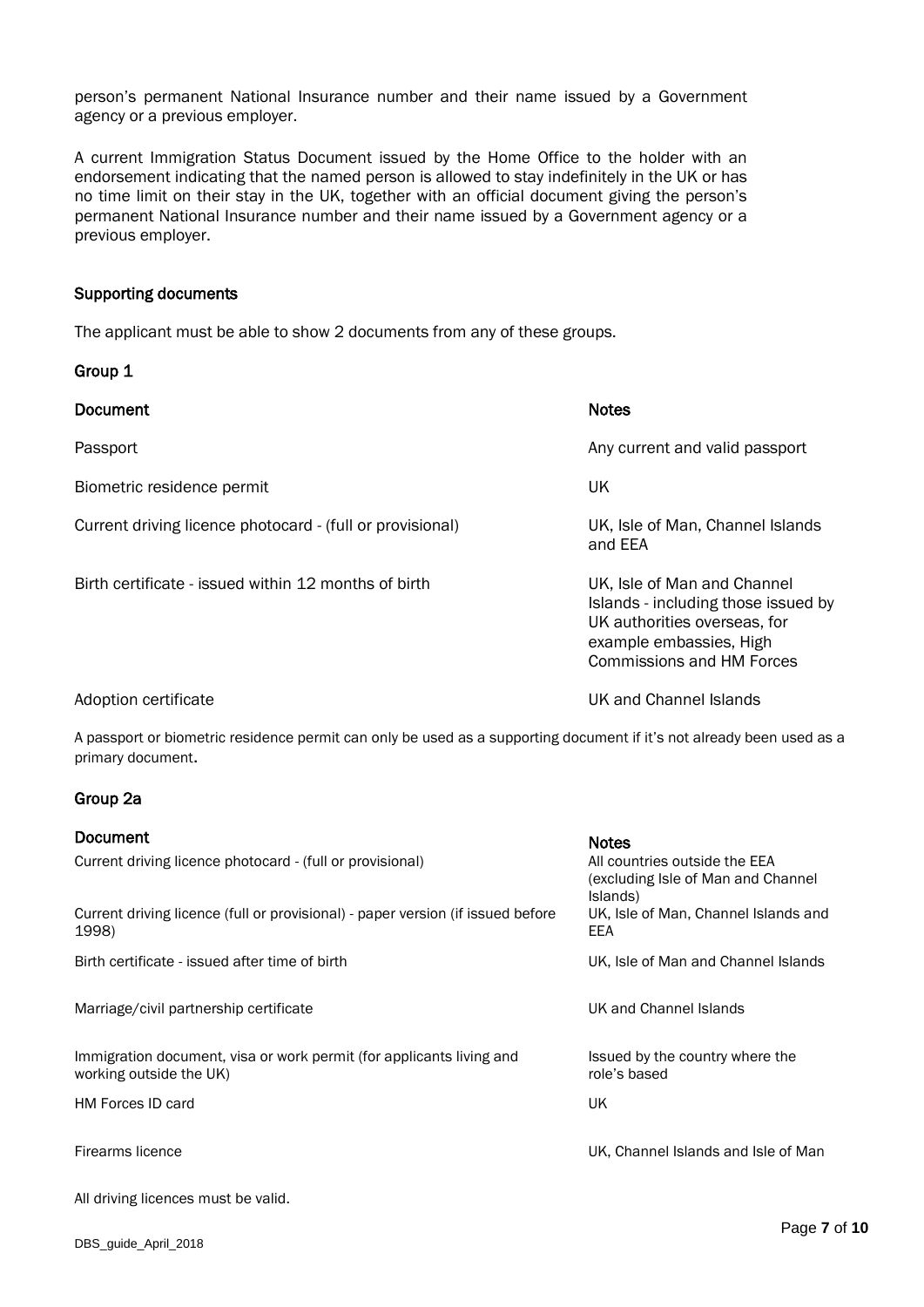### Group 2b

| Document                                                                                                                                                                                         | <b>Notes</b>                                                                                                                            | Issue date and validity                                                            |  |
|--------------------------------------------------------------------------------------------------------------------------------------------------------------------------------------------------|-----------------------------------------------------------------------------------------------------------------------------------------|------------------------------------------------------------------------------------|--|
| Mortgage statement                                                                                                                                                                               | UK or EEA                                                                                                                               | Issued in last 12 months                                                           |  |
| Bank or building society statement                                                                                                                                                               | UK and Channel Islands or EEA                                                                                                           | Issued in last 3 months                                                            |  |
| Bank or building society statement<br>(for applicants living and working<br>outside the UK)                                                                                                      | Countries outside the EEA                                                                                                               | Issued in last 3 months -<br>branch must be located in<br>the country in which the |  |
| Bank or building society account<br>opening confirmation letter                                                                                                                                  | UK                                                                                                                                      | applicant lives and works<br>Issued in last 3 months                               |  |
| Credit card statement                                                                                                                                                                            | UK or EEA                                                                                                                               | Issued in last 3 months                                                            |  |
| Financial statement, for example<br>pension or endowment                                                                                                                                         | UK                                                                                                                                      | Issued in last 12 months                                                           |  |
| P45 or P60 statement                                                                                                                                                                             | UK and Channel Islands                                                                                                                  | Issued in last 12 months                                                           |  |
| <b>Council Tax statement</b>                                                                                                                                                                     | UK and Channel Islands                                                                                                                  | Issued in last 12 months                                                           |  |
| Letter of sponsorship from future<br>employment provider                                                                                                                                         | Non-UK or non-EEA only - valid only for<br>applicants residing outside of the UK at time of<br>application                              | Must still be valid                                                                |  |
| Utility bill                                                                                                                                                                                     | UK - not mobile telephone bill                                                                                                          | Issued in last 3 months                                                            |  |
| Benefit statement, for example Child<br>Benefit, Pension                                                                                                                                         | UK                                                                                                                                      | Issued in last 3 months                                                            |  |
| Central or local government,<br>government agency, or local council<br>document giving entitlement, for<br>example from the Department for<br>Work and Pensions, the Employment<br>Service, HMRC | UK and Channel Islands                                                                                                                  | Issued in last 3 months                                                            |  |
| <b>EEA National ID card</b>                                                                                                                                                                      |                                                                                                                                         | Must still be valid                                                                |  |
| Cards carrying the PASS accreditation<br>logo                                                                                                                                                    | UK, Isle of Man and Channel Islands                                                                                                     | Must still be valid                                                                |  |
| Letter from head teacher or college<br>principal                                                                                                                                                 | UK - for 16 to 19 year olds in full time education<br>- only used in exceptional circumstances if other<br>documents cannot be provided | Must still be valid                                                                |  |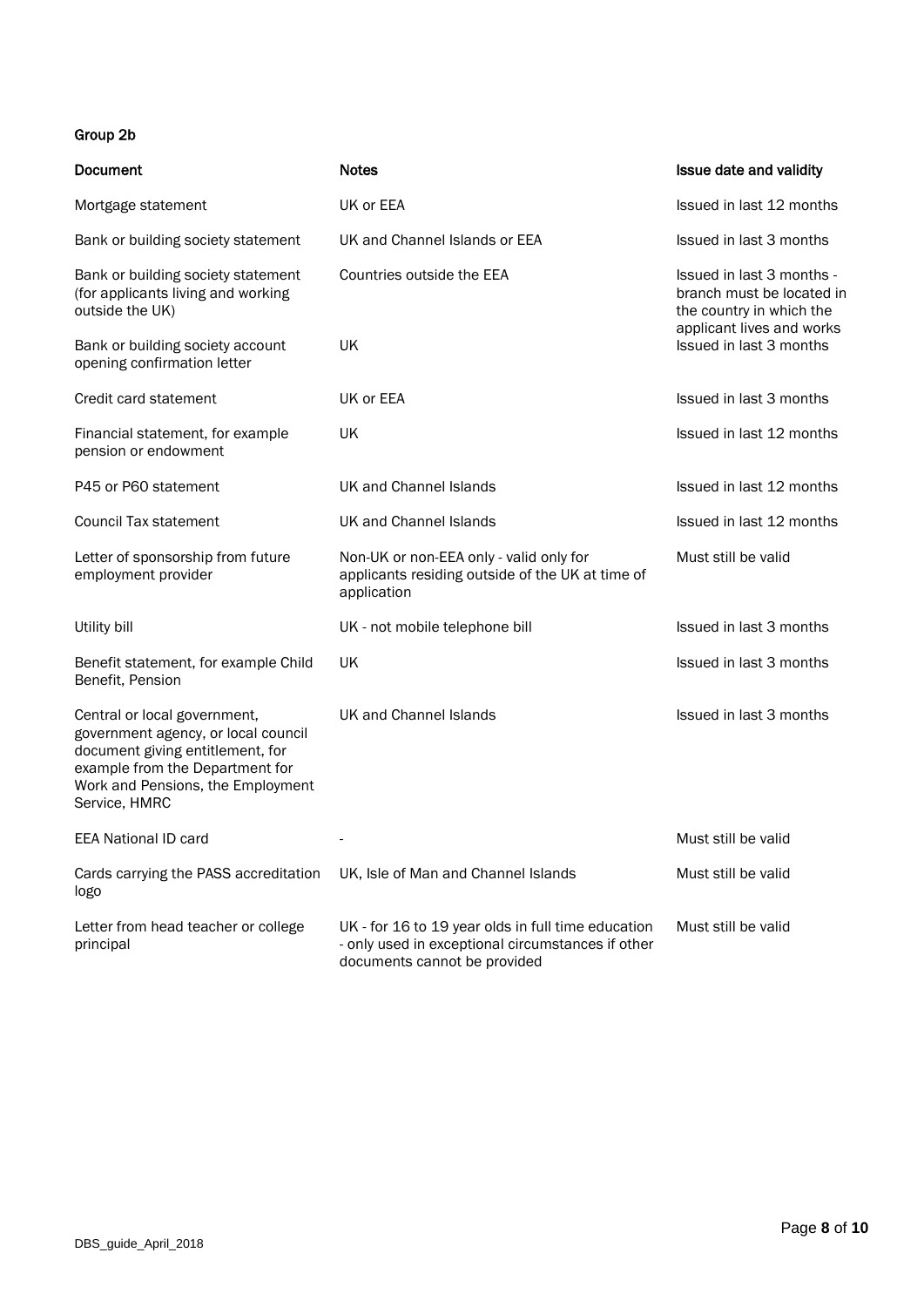# **RIGHT TO WORK CHECKS**

# **Lists of acceptable documents for right to a licence checks**

The lists of documents are based on those prescribed to show evidence of a right to work.

| List A: No immigration restrictions on right to a licence in the UK. Once an applicant has<br>undertaken the necessary check once they will not have to repeat the check when they<br>subsequently apply to renew or extend their licence. |                                                                                                                                                                                                                                                                                                                                                                                                                                                                           |
|--------------------------------------------------------------------------------------------------------------------------------------------------------------------------------------------------------------------------------------------|---------------------------------------------------------------------------------------------------------------------------------------------------------------------------------------------------------------------------------------------------------------------------------------------------------------------------------------------------------------------------------------------------------------------------------------------------------------------------|
| 1.                                                                                                                                                                                                                                         | A passport showing the holder, or a person named in the passport as the child of the<br>holder, is a British citizen or a citizen of the UK and Colonies having the right of abode<br>in the UK.                                                                                                                                                                                                                                                                          |
| 2.                                                                                                                                                                                                                                         | A passport or national identity card showing the holder, or a person named in the<br>passport as the child of the holder, is a national of a European Economic Area country<br>or Switzerland.                                                                                                                                                                                                                                                                            |
| 3.                                                                                                                                                                                                                                         | A Registration Certificate or Document Certifying Permanent Residence issued by the<br>Home Office to a national of a European Economic Area country or Switzerland.                                                                                                                                                                                                                                                                                                      |
| 4.                                                                                                                                                                                                                                         | A Permanent Residence Card issued by the Home Office to the family member of a<br>national a European Economic Area country or Switzerland.                                                                                                                                                                                                                                                                                                                               |
| 5.                                                                                                                                                                                                                                         | A current Biometric Immigration Document (Biometric Residence Permit) issued by<br>the Home Office to the holder indicating that the person named is allowed to stay<br>indefinitely in the UK, or has no time limit on their stay in the UK.                                                                                                                                                                                                                             |
| 6.                                                                                                                                                                                                                                         | A current passport endorsed to show that the holder is exempt from immigration<br>control, is allowed to stay indefinitely in the UK, has the right of abode in the UK, or has<br>no time limit on their stay in the UK.                                                                                                                                                                                                                                                  |
| 7.                                                                                                                                                                                                                                         | A current Immigration Status Document issued by the Home Office to the holder with<br>an endorsement indicating that the named person is allowed to stay indefinitely in the<br>UK or has no time limit on their stay in the UK, together with an official document<br>giving the person's permanent National Insurance number and their name issued by a<br>Government agency or a previous employer. An example of an Immigration Status<br>Document may be found here. |
| 8.                                                                                                                                                                                                                                         | A full birth or adoption certificate issued in the UK which includes the name(s) of at<br>least one of the holder's parents or adoptive parents, together with an official<br>document giving the person's permanent National Insurance number and their name<br>issued by a Government agency or a previous employer.                                                                                                                                                    |
| 9.                                                                                                                                                                                                                                         | A birth or adoption certificate issued in the Channel Islands, the Isle of Man or Ireland,<br>together with an official document giving the person's permanent National Insurance<br>number and their name issued by a Government agency or a previous employer.                                                                                                                                                                                                          |
| 10                                                                                                                                                                                                                                         | A certificate of registration or naturalisation as a British citizen, together with an<br>official document giving the person's permanent National Insurance number and their<br>name issued by a Government agency or a previous employer.                                                                                                                                                                                                                               |